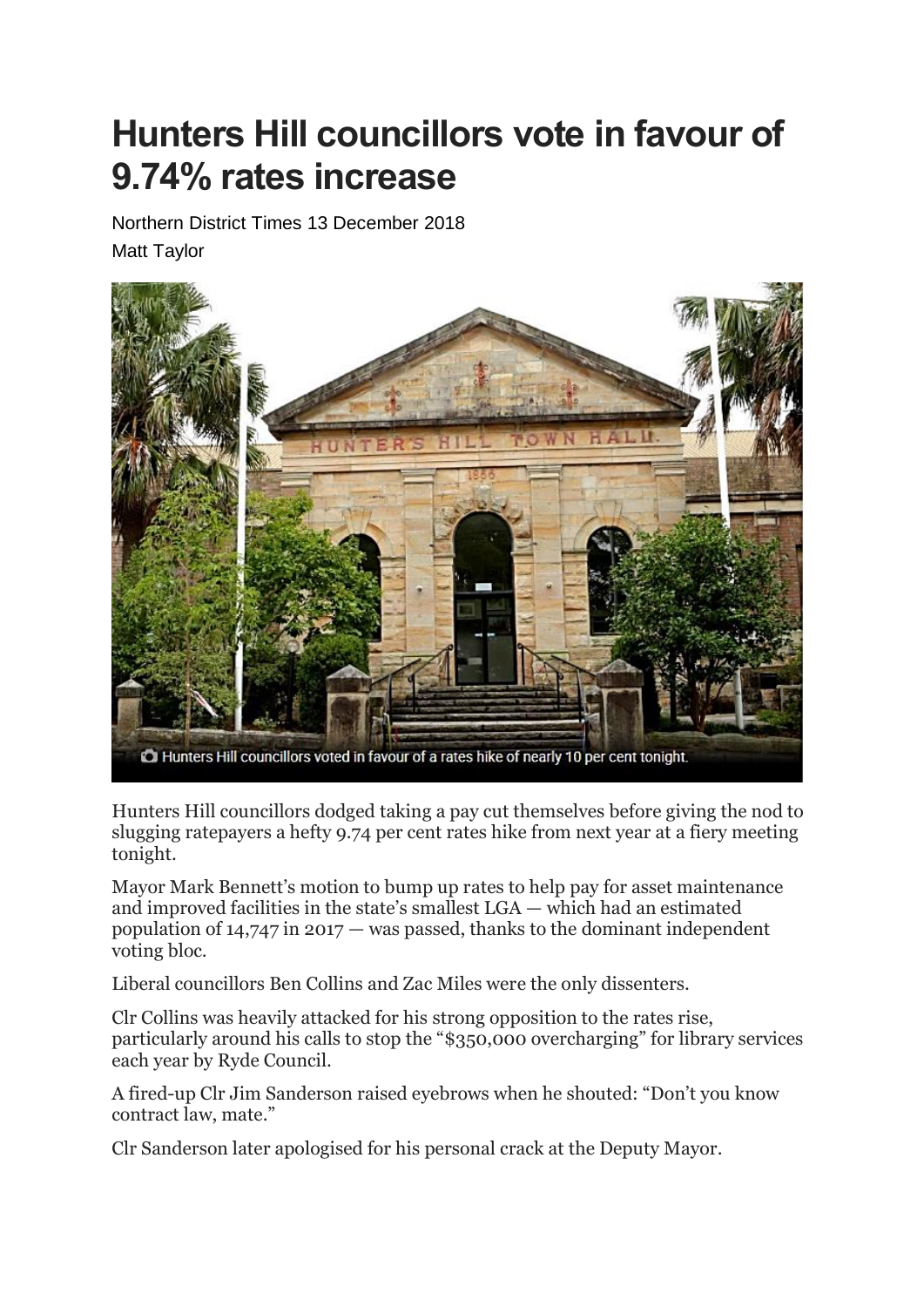In outlining his reasons for the "need" to increase rates by an average of \$117.26 a year, based on a median land value of \$1.53 million, Mayor Bennett said the council's costs had increased as it was frozen out during the State Government's failed amalgamation attempt.



*Hunters Hill Mayor Clr Mark Bennett*

"Our rates have not kept pace with our costs," he said. "We have ageing assets and we are moving to a different time.

"We live in a litigious society and our costs are increasing."

He also said Hunters Hill had "a lot of unrateable property" and a relatively high proportion of public housing — both of which affected council's bottom line.

Clr Collins then put forward an amendment to the Mayor's motion, calling on all councillors to take a pay cut equivalent to the percentage rate increase passed on to residents.